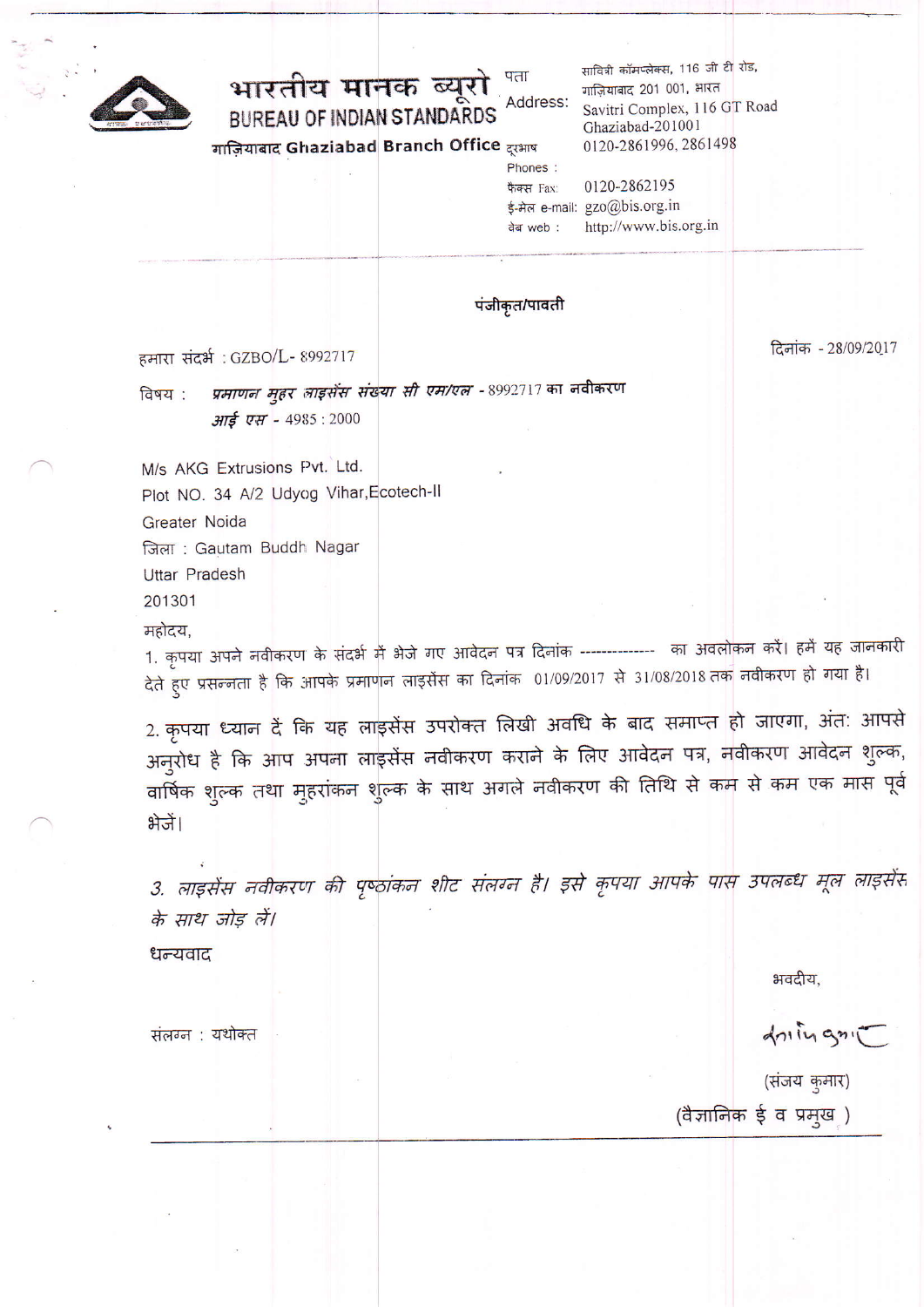

## भारतीय मानक ब्यूरो BUREAU OF INDIAN STANDARDS

Address : Savitri Complex, 116 GT Road Chaziabad 201001

Phones : 0120-2861996, <sup>2861498</sup>

Fax: 0120-2862195<br>E-mail: gzo@bis.org.in E-mail: gzo@bis.org.in<br>Web: http://www.bis. http://www.bis.org.in

Ghaziabad Branch Office

## ATTACHMENT TO LICENCE NO. CM/L-8992717

| <b>CML NO</b> | <b>NAME OF THE LICENSEE</b><br><b>WITH ADDRESS</b>                                                                        | <b>PRODUCT</b>                                          | <b>IS NO</b> |
|---------------|---------------------------------------------------------------------------------------------------------------------------|---------------------------------------------------------|--------------|
| 8992717       | AKG Extrusions Pvt. Ltd.<br>Plot NO. 34 A/2 Udyog<br>Vihar, Ecotech-II<br>Greater Noida<br><b>Uttar Pradesh</b><br>201301 | Unplasticized pvc pipes for<br>potable water supplies - | IS 4985:2000 |

## ENDORSEMENT NO.  $10$  Dated 28092=17

Consequent upon the revision of rate of marking fee, columns(3) .......... of the Second Schedule of the licence have been revised as under with effect from 24/08/2016.

Unit - 1 ton

| Rs | 86.40 per unit for the Ist      | All | Units |
|----|---------------------------------|-----|-------|
| Rs | 0.00 per unit for the next      |     | Units |
| Rs | 0.00 per unit for the remaining |     | Units |

as relevant with the mininium of Rs. 47,000.00 an operative period of one year subject to such concessions as may be admissible.

Renewed for a further period of one year from First September Two Thousand and Seventeen to Thirty First August Two Thousand and Eighteen.

Other terms and conditions of Licence remain the same.

(SUNJAY KUMAR) SCIENTIST E & HEAD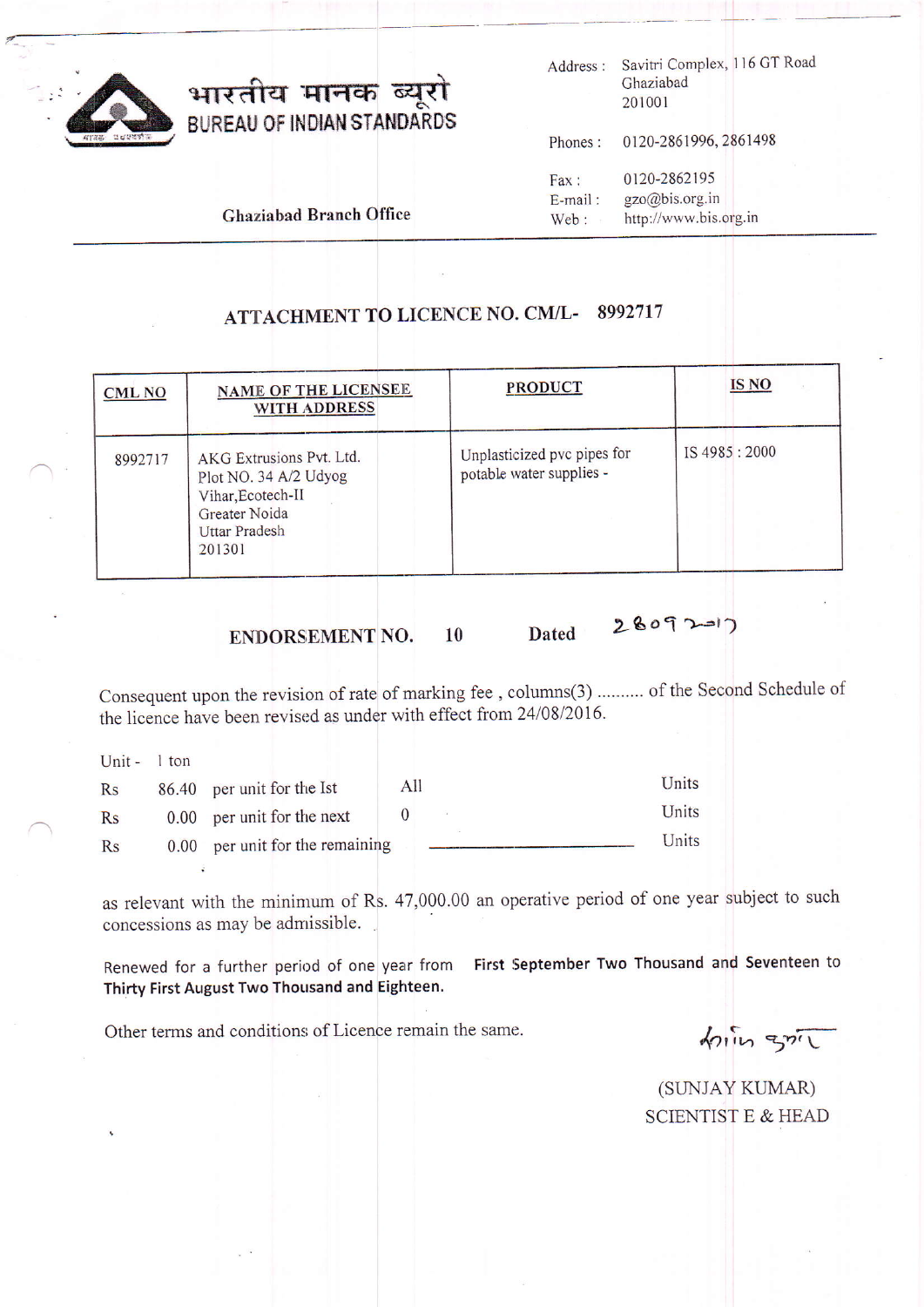

## भारतीय मानक ब्यरो **BUREAU OF INDIAN STANDARDS** Ghaziabad Branch Office

Address Savitri Complex, 116 GT Road Ghaziabad-201001 Phones: 0120-2861996.2861498 Fax: 0120-2862195 E-Mail: gzo@bis.org.in web: http://www.bis.org.in

### **REGISTERED**

#### Our Ref: GZBO 1.-8992717

Subject : Permission for Resumption of marking

Dated:20 Mar 2017

**M-S AKG EXTRUSIONS PVT LTD** Pl & No. 34 A 2 U dyog Vihir, Ecotech-II.,

caler Santa sti vinatan B. Jan Naga sta. Pradesh,

Dear Sir.

This has reference to BIS Certification Marks licence No. CM/L- 8 Tig #14 | held by you l'or use of Standard Mark on the product UPYC piper for portable usin syppher. sas per IS  $4985:2000$ which is valid upto 31/28 2017 and was under stop marking w.e.1 20/12/2016

a convention and alternative confidation of shifting of factory premises at new address, it has been accided to permit you to resume marking with immediate effect. You are, therefore, permitted to mark and despatch the material mentioned above after ensuring its conformity to the requirements of relevant Indian Standard Specification and testing as per the Scheme of l'esting and Inspection (STI) given to you. You are also advised to send us your production schedule well in advance alongwith list of consignees regularly

¥

The Endorsement no. 9 to this effect is enclosed please.

Thanking vou

Your's faithfully.  $\sqrt{2\pi r}$ (SUNJAY KUMAR) SCIENTIST E & HEAD